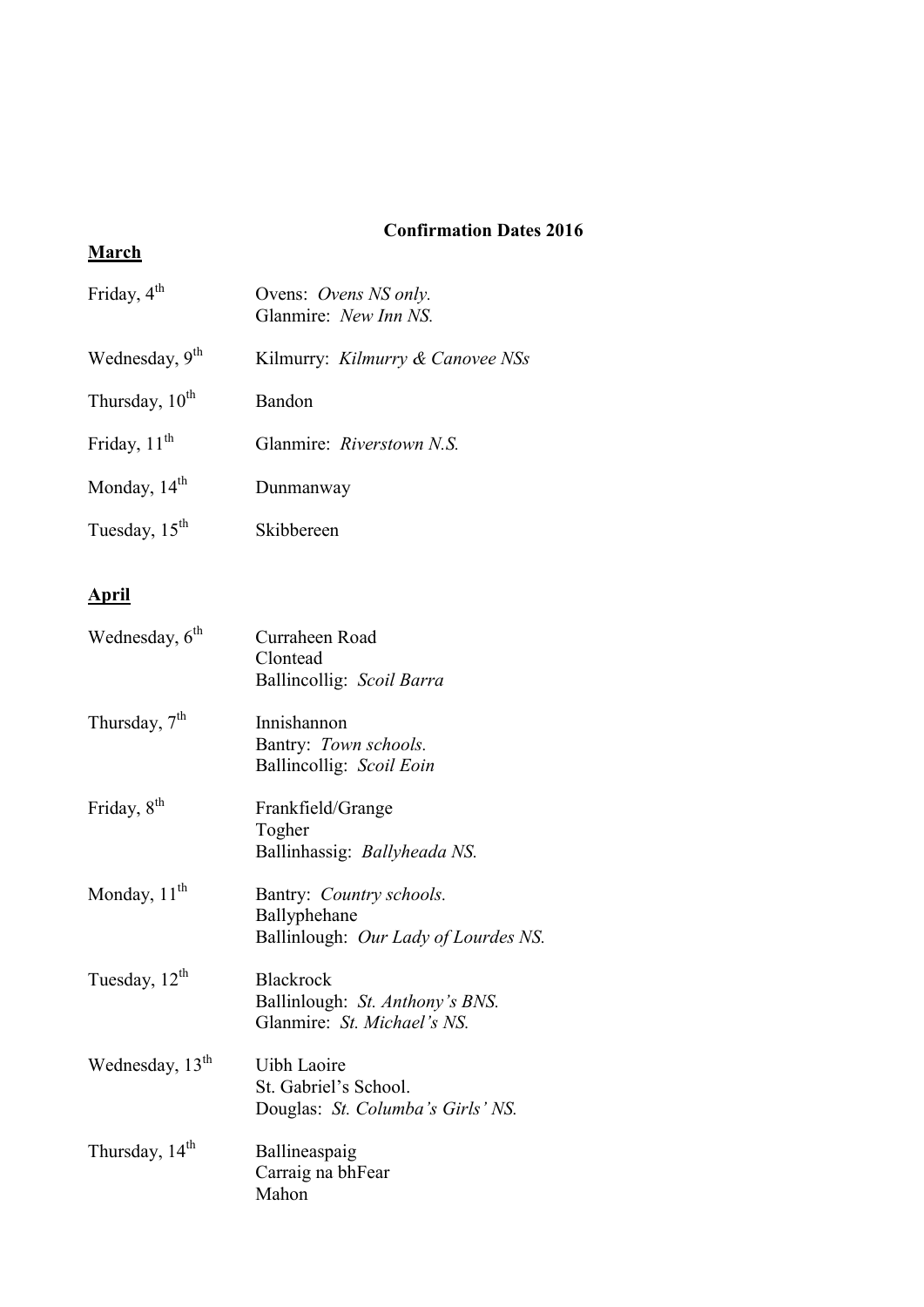| Friday, 15 <sup>th</sup>    | Glounthaune: Glounthaune & Little Island NSs<br>Kinsale<br>Gaelscoil Ui Dhrisceoil, Glanmire & Scoil na nÓg: Our Lady Crowned Church.      |
|-----------------------------|--------------------------------------------------------------------------------------------------------------------------------------------|
| Monday, 18 <sup>th</sup>    | Douglas: St. Columba's Boy's NS.<br>St. Joseph's, Mayfield.<br>Farranree                                                                   |
| Tuesday, 19 <sup>th</sup>   | Turner's Cross<br>Murragh/Templemartin<br>Ballinhassig: Goggin's Hill NS                                                                   |
| Wednesday, 20 <sup>th</sup> | Carrigaline: Carrigaline BNS.<br><b>Upper Mayfield</b><br>Frankfield/Grange<br>Douglas: Scoil Phadraig Naofa, Rochestown.                  |
| Thursday, $21st$            | Cathedral<br>Kilbrittain<br>Kilmichael                                                                                                     |
| Friday, $22nd$              | Castlehaven<br>Blackpool/The Glen: St. Oliver's N.S.<br>Enniskeane: St. Mary's NS.<br>Glounthaune: <i>Brooklodge &amp; Knockraha N.Ss.</i> |
| Friday, $29th$              | Gaelscoileanna: Douglas/Ballyphehane/Mahon. Venue: TBC.<br>The Lough<br>Carrigaline: Carrigaline GNS.                                      |
| <b>May</b>                  |                                                                                                                                            |
| Friday, $6th$               | <b>Muintir Bhaire</b><br>Goleen                                                                                                            |
| Monday, 9 <sup>th</sup>     | Rath & the Islands: Rath NS & S.N. Inis Chleire.<br><b>Sacred Heart</b><br>Ballincollig: Scoil Mhuire.                                     |
| Tuesday, 10 <sup>th</sup>   | Gaelscoil Charraig Ui Leighin.<br>Aughadown                                                                                                |
| Wednesday, 11 <sup>th</sup> | Passage West<br>Ballinhassig: Ballygarvan N.S.                                                                                             |
| Thursday, 12 <sup>th</sup>  | Enniskeane: Ahiohill, Coppeen & Kilcolman NSs.                                                                                             |
| Friday, 13 <sup>th</sup>    | S.M.A. Blackrock Road<br>Kilmacabea                                                                                                        |